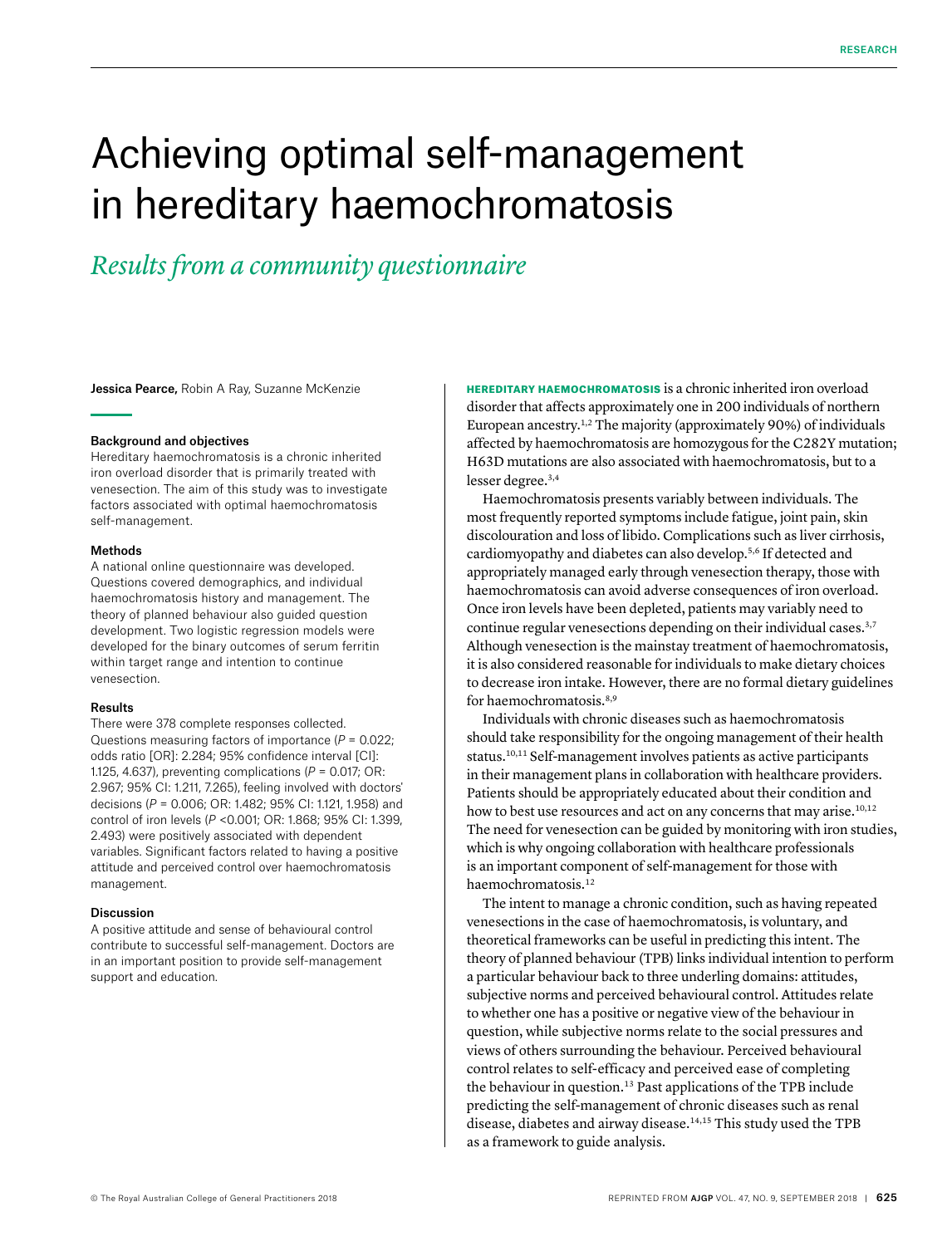This research follows on from earlier focus group studies, the results of which have been published in *AJGP.*<sup>16</sup>

The aim of this study was to investigate factors associated with optimal selfmanagement in individuals with haemochromatosis.

#### **Methods**

#### Questionnaire development

A structured questionnaire was designed using data from focus groups,<sup>16</sup> a systematic literature review and a guide to writing TPB questionnaires.<sup>17</sup>

Individuals with and without haemochromatosis piloted the questionnaire. Feedback was incorporated into the final questionnaire, which was then approved by James Cook University's Human Research and Ethics Council (H5714). The final questionnaire was released online using SurveyMonkey software (Appendix 1, available online only).

#### Participants and recruitment

The questionnaire was promoted to adults with a known diagnosis of haemochromatosis. The online questionnaire was advertised through general practitioners (GPs), haemochromatosis support groups and Haemochromatosis Australia, a patient advocacy organisation. Haemochromatosis Australia featured the questionnaire link on its website, social media pages (Facebook and Twitter) and newsletter. Participation was not restricted by genotype or past or current venesection schedules, and the questionnaire was open for 54 days during March and April 2015.

#### Variables

Optimal self-management of haemochromatosis within the questionnaire was defined using two dependent variables: a self-reported serum ferritin within normal range (binary outcome yes versus no/unsure) as well as the intention to continue to have venesections as necessary (yes versus no/unsure). Multiple choice questions included demographics and details of haemochromatosis diagnosis and

management. Five-point Likert scales were used to explore the domains of TPB, with 1 being the most negative response through to 5 being the most positive (Appendix 1, available online only).17,18

#### Statistical analysis

Data analysis was conducted using Statistical Package for the Social Sciences (SPSS) version 23. Descriptive statistics were used to express frequencies of responses to demographic questions and details of haemochromatosis diagnosis and management. The Likert scale results of TPB were analysed to find the mean and standard error of the mean (SEM) for each variable. Independent TPB variables were then correlated with each of the two dependent variables using independent t*-*tests. A *P* value of <0.05 indicated statistical significance in this study; however, for the multiple comparisons for the t*-*tests, a Bonferroni-corrected *P* value of <0.003 was calculated. Two logistic regression models regressed TPB variables and selected sociodemographic variables (age, sex and education) onto each of the dependent variables. Odds ratios (ORs) were calculated with 95% confidence intervals (CI).

#### **Results**

A total of 406 questionnaires were attempted; 378 remained after data cleaning (removal of incomplete or duplicate responses). Of the 378 respondents, 354 individuals indicated that they required repeated venesections either currently or in the future. Twentyeight respondents did not intend, or were unsure about, continuing venesections. The remaining 24 (6.3%) respondents reported not requiring repeated venesections.

#### Sociodemographics

The majority of participants (56.3%) were aged between 45 and 64 years. There were representatives from all age groups from 18 years to over 75 years, and 249 (65.9%) respondents were women (Table 1).

A small proportion (13.8%) of respondents had been diagnosed within the previous 12 months. Approximately one-third (33.6%) had been diagnosed

between the past one and five years, with the remainder having known about their haemochromatosis for over five years. The reported genotypes of the respondents were: 161 (42.6%) C282Y homozygotes, 48 (12.7%) C282Y/H63D heterozygotes, and 103 (27.2%) unaware of their genotypes. The remaining 17.5% were heterozygotes, with either C282Y or H63D and one normal gene (Table 1).

#### Haemochromatosis management

GPs were the most common specialty of doctors that individuals consulted regarding their haemochromatosis management. Specialist haematologist involvement came second, while 5% of participants were not seeing a doctor about their haemochromatosis. Almost half (47.9%) were continuing to see their primary doctor at least every five months (Table 1).

Following a diagnosis of haemochromatosis, initial venesections to reduce serum ferritin levels were completed more frequently than once a month in 143 (37.8%) participants. Repeated venesections to maintain serum ferritin levels most commonly occurred between every three and five months (38.1%).

#### The theory of planned behaviour

The TPB-based questions were treated separately during analysis, with the underlying theoretical framework being used to interpret outcomes (Table 2).

#### **Attitudes**

The results show that participants indicated a positive attitude towards venesection. The mean Likert scale responses for all questions representing attitude were higher for those with a selfreported serum ferritin within the normal range and those intending to continue venesection. The differences between TPB attitude variables were statistically significant to the intention to continue venesection.

#### **Subjective norms**

The advice on managing haemochromatosis given to respondents by their doctors was shown to be of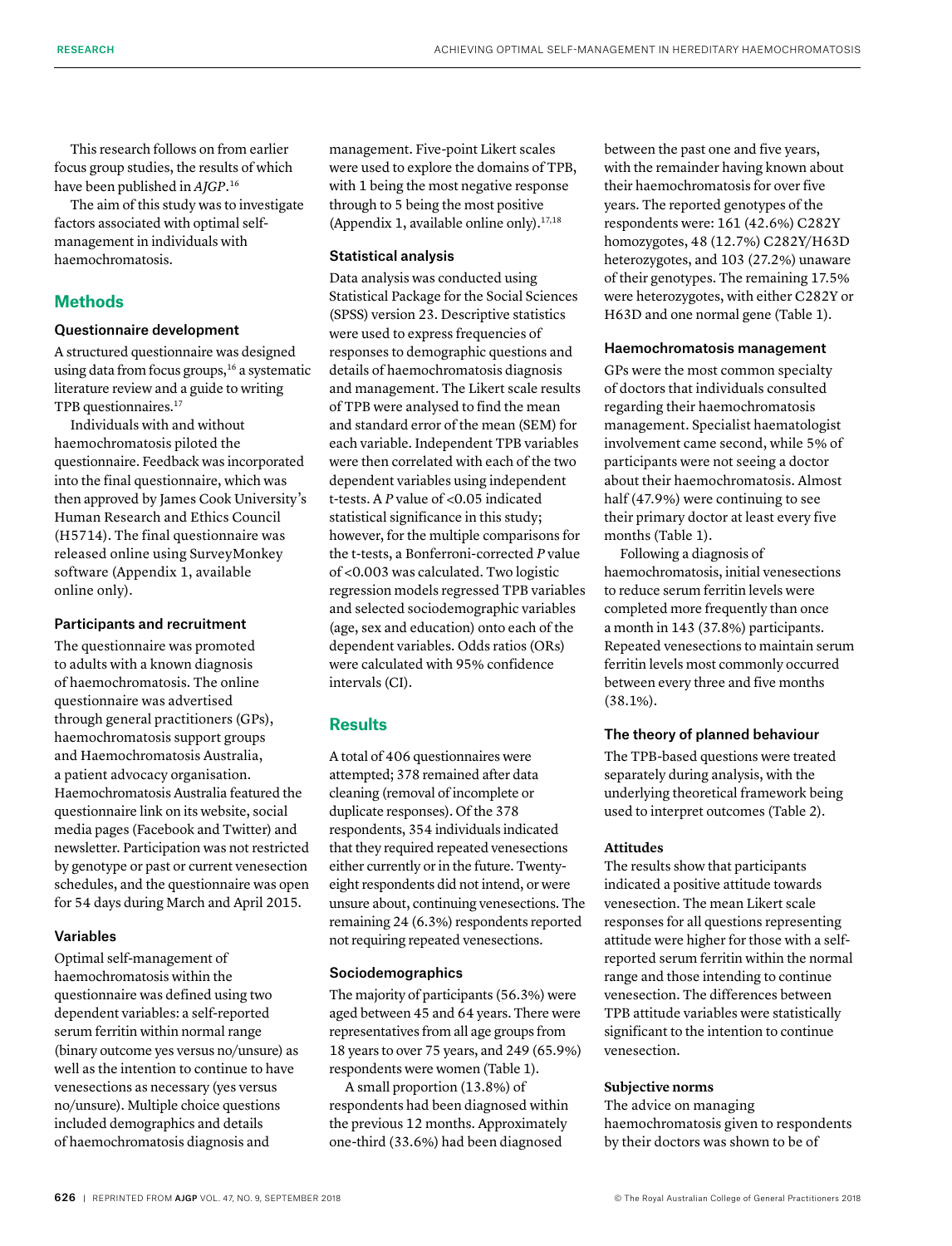### Table 1. Sociodemographics and history of haemochromatosis results

|                                           |                                                                                                   | All responses ( $n = 378$ ) |
|-------------------------------------------|---------------------------------------------------------------------------------------------------|-----------------------------|
| Demographics                              |                                                                                                   |                             |
| Sex                                       | Male                                                                                              | 129 (34.1%)                 |
|                                           | Female                                                                                            | 249 (65.9%)                 |
| Age (years)                               | $18 - 24$                                                                                         | 10 (2.6%)                   |
|                                           | 25-34                                                                                             | 25 (6.6%)                   |
|                                           | $35 - 44$                                                                                         | 59 (15.6%)                  |
|                                           | $45 - 54$                                                                                         | 101 (26.7%)                 |
|                                           | $55 - 64$                                                                                         | 112 (29.6%)                 |
|                                           | $\geq 65$                                                                                         | 71 (18.8%)                  |
| Highest level                             | Did not complete Year 10                                                                          | 18 (4.8%)                   |
| of education                              | Completed Year 10                                                                                 | 51 (13.5%)                  |
|                                           | High school graduate                                                                              | 41 (10.8%)                  |
|                                           | Trade, technical or vocational                                                                    | 113 (29.9%)                 |
|                                           | Bachelor's degree                                                                                 | 91 (24.1%)                  |
|                                           | Postgraduate degree                                                                               | 64 (16.9%)                  |
| Employment                                | Employed                                                                                          | 231 (61.1%)                 |
| status                                    | Retired                                                                                           | 90 (23.8%)                  |
|                                           | Other*                                                                                            | 57 (15.1%)                  |
| Postcode                                  | New South Wales                                                                                   | 104 (27.5%)                 |
|                                           | Australia Capital Territory                                                                       | 6(1.6%)                     |
|                                           | Victoria                                                                                          | 57 (15.1%)                  |
|                                           | Queensland                                                                                        | 123 (32.5%)                 |
|                                           | South Australia                                                                                   | 35 (9.3%)                   |
|                                           | Western Australia                                                                                 | 21 (5.6%)                   |
|                                           | Tasmania                                                                                          | 21 (5.6%)                   |
|                                           | Northern Territory                                                                                | 4 (1%)                      |
|                                           | Not specified                                                                                     | 7 (1.8%)                    |
| Respondent's haemochromatosis history     |                                                                                                   |                             |
| Years since                               | <1                                                                                                | 52 (13.8%)                  |
| diagnosis                                 | $1 - 5$                                                                                           | 127 (33.6%)                 |
|                                           | 5-10                                                                                              | 93 (24.6%)                  |
|                                           | >10                                                                                               | 106 (28%)                   |
| Genotype                                  | C282Y/C282Y                                                                                       | 161 (42.6%)                 |
|                                           | C282Y/H63D                                                                                        | 48 (12.7%)                  |
|                                           | Unsure of genotype                                                                                | 103 (27.2%)                 |
|                                           | Other                                                                                             | 66 (17.5%)                  |
| Primarily managed by general practitioner |                                                                                                   | 236 (62.4%)                 |
|                                           | Initial venesection frequency at least once a month                                               | 143 (37.8%)                 |
|                                           | Ongoing venesection frequency every 3-5 months                                                    | 144 (38.1%)                 |
| maker carer                               | *Other employment statuses include: unemployed, student, volunteer, disabled/unable to work, home |                             |

importance, with mean Likert scale ratings higher than the other subjective norm variables. However, this difference was not of statistical significance. There was a significant difference (*P* = 0.001) in the importance of family or friends' advice for those who reported serum ferritin being within the normal range (2.82; SE: 0.08) versus those who did not (3.26; SE: 0.11).

#### **Perceived behavioural control**

Feelings of being involved with doctor decisions were significantly associated with serum ferritin being within the normal range. Differences between ease of access to venesection and planning venesection around schedules reached statistical significance for those intending to continue venesection (both *P* <0.001).

#### **Logistic regression model 1: Serum ferritin self-reported as being within normal range**

Believing that it is possible for someone with haemochromatosis to have normal iron levels (*P* <0.001; OR: 1.868; 95% CI: 1.399, 2.493) and feeling involved with doctors' decisions  $(P = 0.006; OR:$ 1.482; 95% CI: 1.121, 1.958) were positively associated with self-reported serum ferritin within the target range (Table 3). Importance of doctors' advice showed statistical significance (*P* = 0.021), but with an OR of 0.632 (95% CI: 0.632, 0.429). This model is based on the Nagelkerke  $R^2$  value and estimates 24.9% of variance in whether a person reports their serum ferritin being within the normal range or not.

#### **Logistic regression model 2: Intention to continue with venesection**

Belief that venesection is important (*P* = 0.022; OR: 2.284; 95% CI: 1.125, 4.637) and able to help prevent complications of haemochromatosis (*P* = 0.017; OR: 2.967; 95% CI: 1.211, 7.265) were positively associated with an intention to continue with regular venesection as necessary (Table 3). This model estimates 69.1% of variance in the dependent variable (Nagelkerke R2).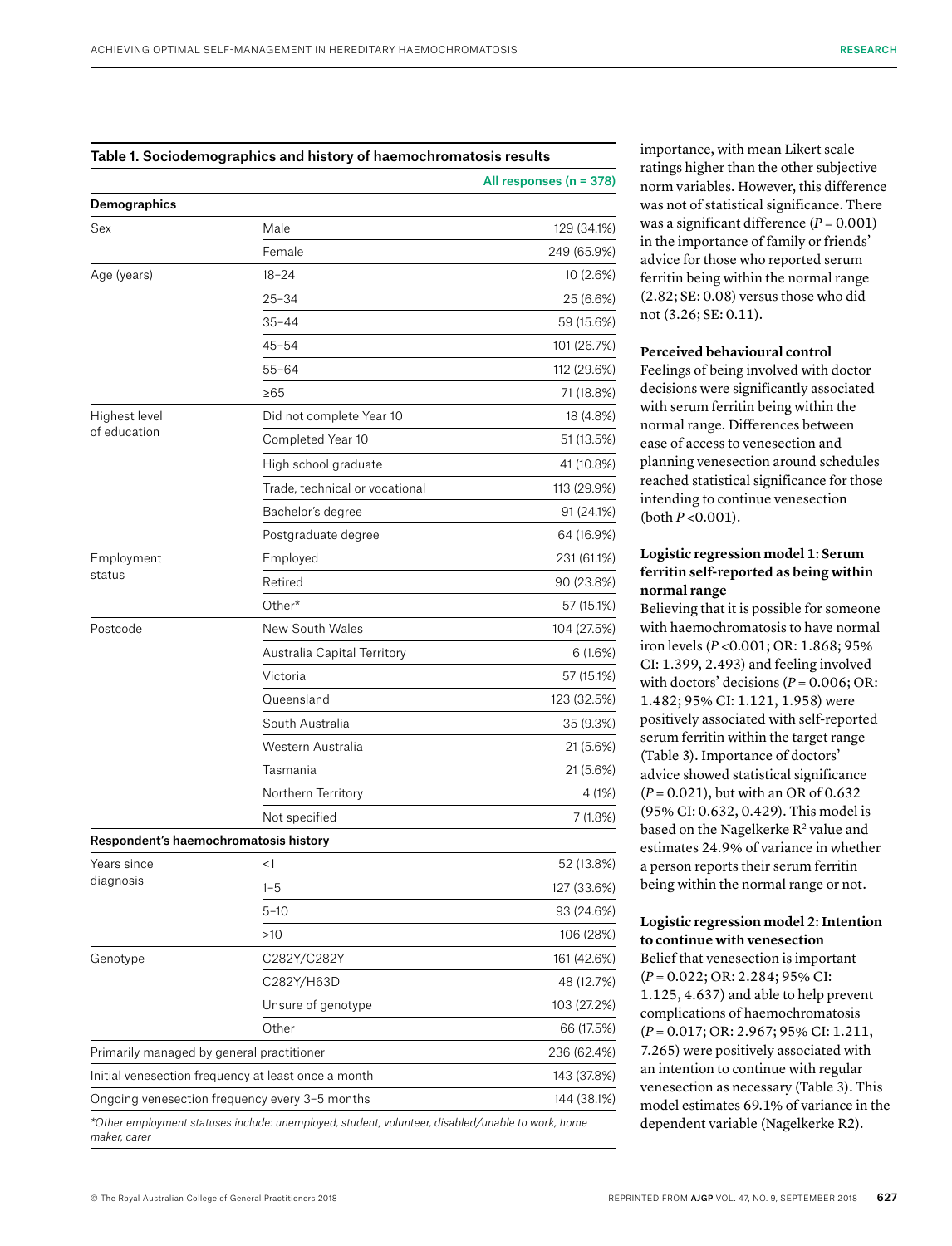#### **Discussion**

Management of chronic conditions such as haemochromatosis can extend beyond the care offered by healthcare professionals and focus on how individuals choose to (or not to) engage in health-related behaviours.<sup>10</sup>

The TPB framework assisted with interpretation of the questionnaire results in this study. Attitudes and perceived behavioural control have been found to be significant in other studies investigating predictors of intention to adhere to required management regimens for chronic medical problems.14,15 Subjective norms are the third domain from the TPB. However, we found that this was not a significant predictor of optimal disease control in haemochromatosis when variables were analysed individually (Table 2) and in regression models (Table 3) compared with the other two domains. Similar findings were evident in a study of renal transplant patients.<sup>14</sup> Yet, in studies of patients with chronic airways disease and diabetes, subjective norms are significant predictors of optimal disease management.15 In chronic diseases with a management focus on medical interventions rather than lifestyle behaviour, support from family and friends may be less important than factors such as a positive attitude and perceived behavioural control. The results of this study show the importance of understanding how positive attitudes towards venesection and a sense of perceived behavioural control are relevant to optimising haemochromatosis selfmanagement education. None of the sociodemographic factors included in the regression models (age, sex and education) reached statistical significance.

Not all individuals with haemochromatosis require repeated venesections, as indicated by 6.3% of questionnaire respondents. The results of this study indicate that education surrounding the importance of venesection and its role in the selfmanagement of haemochromatosis play a part in increasing personal intention to continue venesection. Individuals with haemochromatosis could benefit from

being educated about the effectiveness of venesection and how it is possible to remain in control of serum ferritin levels. The value of venesection can be brought into further context through explaining the potential complications that are being prevented through repeated venesection. This could also be an important educational target area for those who are unsure about or do not intend to continue venesection.

As respondents of the questionnaire valued involvement with doctors' decisions, doctors are in the prime position to play a vital part in delivering self-management education in collaboration with their patients. However, there is some contradiction in this finding, as the results also show that those who find doctors' advice more important may be less likely to have their serum ferritin within the normal range (OR: 0.632). The majority of respondents were visiting their GP at least annually. This provides GPs with a chance to check levels of understanding and opportunistically educate patients about self-management. Doctors also need to ensure their knowledge concerning venesection routines remains current. As the results of this study suggest a lack of influence of subjective norms including patients' families, significant others may be of less value when supporting patients and educating them about selfmanagement. Ensuring that individuals optimally self-manage their conditions and keep serum ferritin levels within normal ranges will improve quality of life by reducing the effects of morbidity associated with iron overload for patients, their families and the healthcare system.<sup>12</sup>

Self-reported data for this study were collected as a cross-sectional questionnaire, and therefore it is important to recognise the potential for recall bias. There are possible inaccuracies in respondents' answers when recalling the details surrounding initial diagnosis and whether their ferritin was to target or not. The use of patient advocacy organisations and GPs to promote the study has the potential to bias the questionnaire towards individuals who are more proactive in

managing their haemochromatosis. This was identified as an area of weakness in the study and addressed in part by the use of social media for advertising the questionnaire, which allowed the questionnaire to reach a wider number of patients with haemochromatosis who may not have had previous involvement with haemochromatosis organisations. It is difficult to calculate an expected response rate, as the actual number of people with haemochromatosis in Australia is not known, but the questionnaire was completed by people from a broad range of ages, locations and employment categories, indicating a useful spread across possible data sources. Another potential area of bias in this study could be the overrepresentation of women (65.9%); however, the results show that sex was not a significant predictor of disease management. Only 42.6% of respondents identified as being C282Y homozygotes, as many were unsure of their genotypes. Consequently, the results of this study could not be related back to genotype. Ongoing research into the predictive factors for optimal self-management of chronic disease will be able to provide further insight into factors that can be addressed to improve education resources and their delivery. Investigating the factors that underpin self-management from the healthcare professionals' point of view could also improve consistency between patient and practitioner understanding.

#### **Conclusion**

The results of this survey have provided information on predicting optimal selfmanagement of haemochromatosis. This study has also shown new insight into the views of those with the condition. The results indicate that positive attitudes and perceived behavioural control contribute to an increased likelihood to self-manage the condition. While doctors are in an important role to help guide management, patient experience of haemochromatosis appears to vary. The role of family and friends in a patient's disease management appears to be of less influence.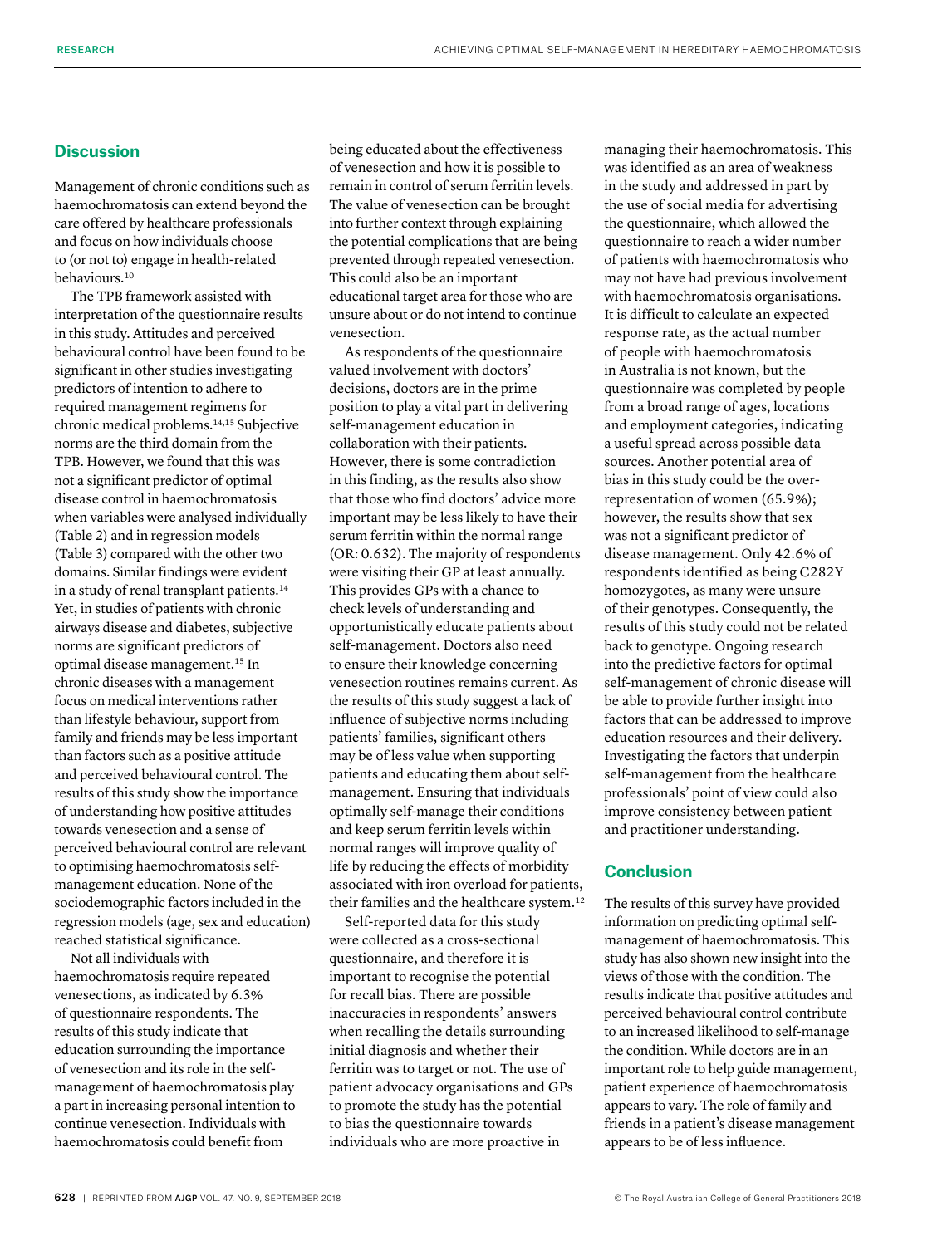#### Table 2. Differences in scores between theory of planned behaviour items, between reporting and not reporting serum ferritin within normal range, and intending and not intending to continue venesection (corrected *P* <0.003)

|                                                         | Serum ferritin self-reported as being within<br>normal range ( $n = 378$ ) |           |                        |      |         | Intention to continue venesection*<br>$(n = 354)$ |                         |           |                       |           |         |                  |
|---------------------------------------------------------|----------------------------------------------------------------------------|-----------|------------------------|------|---------|---------------------------------------------------|-------------------------|-----------|-----------------------|-----------|---------|------------------|
|                                                         | <b>Yes</b><br>$n = 255$                                                    |           | No/unsure<br>$n = 123$ |      |         |                                                   | <b>Yes</b><br>$n = 326$ |           | No/unsure<br>$n = 28$ |           |         |                  |
|                                                         | <b>Mean</b>                                                                | <b>SE</b> | <b>Mean</b>            | SE   | t-test  | Sig <sup>t</sup>                                  | Mean                    | <b>SE</b> | Mean                  | <b>SE</b> | t-test  | Sig <sup>t</sup> |
| <b>TPB - Attitudes</b>                                  |                                                                            |           |                        |      |         |                                                   |                         |           |                       |           |         |                  |
| Venesection is important                                | 4.37                                                                       | 0.07      | 3.94                   | 0.13 | $-3.02$ | 0.003                                             | 4.54                    | 0.04      | 2.32                  | 0.24      | $-9.02$ | < 0.001          |
| Venesection is beneficial                               | 4.35                                                                       | 0.06      | 3.97                   | 0.12 | $-2.79$ | 0.006                                             | 4.51                    | 0.05      | 2.43                  | 0.23      | $-8.58$ | < 0.001          |
| Venesection is tolerable                                | 3.90                                                                       | 0.06      | 3.61                   | 0.10 | $-2.52$ | 0.012                                             | 3.93                    | 0.06      | 2.82                  | 0.18      | $-5.55$ | < 0.001          |
| Venesection improves symptoms                           | 3.91                                                                       | 0.05      | 3.72                   | 0.07 | $-1.98$ | 0.048                                             | 3.94                    | 0.05      | 3.18                  | 0.10      | $-6.74$ | < 0.001          |
| Venesection prevents complications                      | 4.39                                                                       | 0.05      | 4.19                   | 0.07 | $-2.29$ | 0.022                                             | 4.43                    | 0.04      | 3.39                  | 0.13      | $-7.06$ | < 0.001          |
| TPB - Subjective norms                                  |                                                                            |           |                        |      |         |                                                   |                         |           |                       |           |         |                  |
| Others influence decisions                              | 2.00                                                                       | 0.06      | 2.31                   | 0.10 | 2.61    | 0.10                                              | 2.08                    | 0.06      | 2.21                  | 0.22      | 0.68    | 0.495            |
| Importance of family/friends' advice                    | 2.82                                                                       | 0.08      | 3.26                   | 0.11 | 3.23    | 0.001                                             | 2.93                    | 0.07      | 3.18                  | 0.25      | 0.99    | 0.320            |
| Importance of doctor's advice                           | 4.33                                                                       | 0.05      | 4.38                   | 0.07 | 0.56    | 0.572                                             | 4.40                    | 0.04      | 3.75                  | 0.25      | $-2.52$ | 0.017            |
| Importance of support of others                         | 3.47                                                                       | 0.07      | 3.67                   | 0.09 | 1.75    | 0.081                                             | 3.53                    | 0.06      | 3.71                  | 0.23      | 0.87    | 0.382            |
| <b>TPB - Control beliefs</b>                            |                                                                            |           |                        |      |         |                                                   |                         |           |                       |           |         |                  |
| Belief it is possible to have normal<br>iron levels     | 3.98                                                                       | 0.06      | 3.48                   | 0.08 | $-5.04$ | < 0.001                                           | 3.83                    | 0.05      | 3.57                  | 0.17      | $-1.42$ | 0.156            |
| Feeling involved with decisions being<br>made by doctor | 4.21                                                                       | 0.06      | 3.74                   | 0.10 | $-4.22$ | < 0.001                                           | 4.15                    | 0.05      | 3.29                  | 0.25      | $-3.36$ | 0.002            |
| Times of feeling less motivated to<br>have venesection  | 2.13                                                                       | 0.07      | 2.52                   | 0.11 | 3.00    | 0.003                                             | 2.24                    | 0.06      | 2.75                  | 0.28      | 1.78    | 0.085            |
| Ease of access to venesection services                  | 3.80                                                                       | 0.07      | 3.59                   | 0.11 | $-1.65$ | 0.099                                             | 3.83                    | 0.06      | 3.04                  | 0.28      | $-3.56$ | < 0.001          |
| Ease of planning venesection around<br>schedule         | 3.49                                                                       | 0.07      | 3.14                   | 0.10 | $-2.83$ | 0.005                                             | 3.47                    | 0.06      | 2.64                  | 0.19      | $-3.76$ | < 0.001          |

*TPB, theory of planned behaviour* 

*Means and standard error of the mean (SE) of Likert scale data values 1–5 representing least positive to most positive responses* 

*\*Of participants who are currently receiving venesection or are likely to need venesection in the future*

*†Significance following two-tailed t-test comparing TPB variables, adjusted P value <0.003 based on Bonferroni correction* 

#### **Implications for general practice**

Education resources targeting increasing understanding of haemochromatosis that specifically address attitudes and perceived behavioural control on an individual basis could increase self-efficacy and successful ongoing selfmanagement. This can ultimately lead to improved patient outcomes throughout life with haemochromatosis.

#### Authors

Jessica Pearce MBBS (Hons), College of Medicine and Dentistry, James Cook University, Townsville, Qld. jessica.pearce1@my.jcu.edu.au

Robin A Ray BEd, MHSc, PhD, College of Medicine and Dentistry, James Cook University, Townsville, Qld. robin.ray@jcu.edu.au

Suzanne McKenzie MBBS, MMedSci, GCULT, PhD, FRACGP, College of Medicine and Dentistry, James Cook University, Townsville, Qld. [suzanne.](mailto:suzanne.mckenzie1@jcu.edu.au) [mckenzie1@jcu.edu.au](mailto:suzanne.mckenzie1@jcu.edu.au)

Competing interests: None.

Provenance and peer review: Not commissioned, externally peer reviewed.

Funding: This study was conducted through James Cook University's College of Medicine and Dentistry. Funding for this study was also provided by James Cook University.

#### References

- 1. Powell LW, Subramaniam VN, Yapp TR. Haemochromatosis in the new millenium. J Hepatol 2000;32(1 Suppl):48–62.
- 2. Pietrangelo A. Hereditary hemochromatosis **–** A new look at an old disease. N Engl J Med 2004;350(23):2383–97.
- 3. Burke W, Press N, McDonnell SM. Hemochromatosis: Genetics helps to define a multifactorial disease. Clin Genet 1998;54(1):1–9.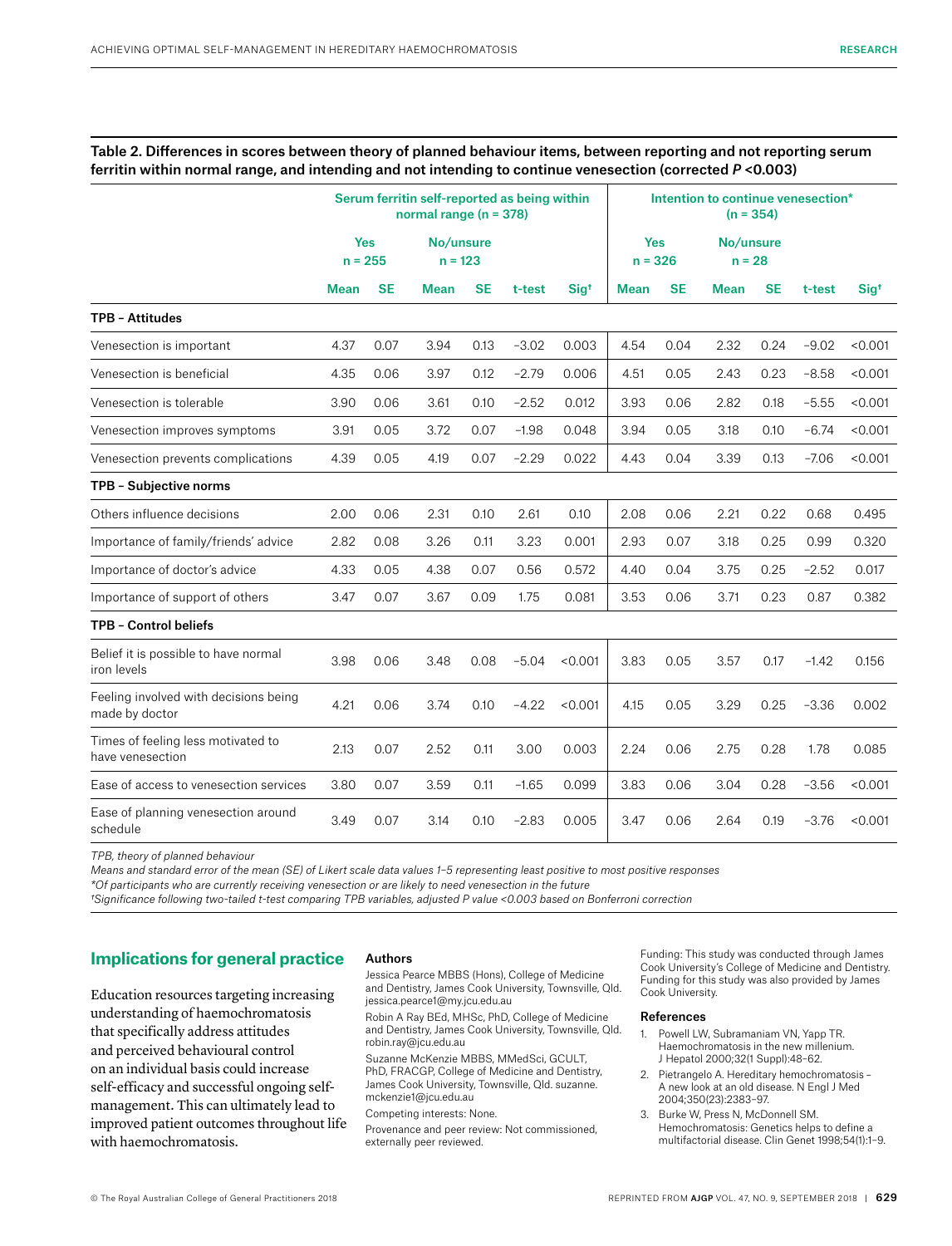#### Table 3. Logistic regression models

|                                                                            | <b>Model 1</b><br>Serum ferritin self-reported as<br>being within normal range |           |       |              | <b>Model 2</b><br>Intention to continue venesection<br>when needed |           |       |              |  |
|----------------------------------------------------------------------------|--------------------------------------------------------------------------------|-----------|-------|--------------|--------------------------------------------------------------------|-----------|-------|--------------|--|
|                                                                            | P value                                                                        | <b>OR</b> |       | 95% CI       | P value                                                            | <b>OR</b> |       | 95% CI       |  |
|                                                                            |                                                                                |           | Lower | <b>Upper</b> |                                                                    |           | Lower | <b>Upper</b> |  |
| TPB - Attitudes                                                            |                                                                                |           |       |              |                                                                    |           |       |              |  |
| Venesection is important                                                   | 0.174                                                                          | 1.319     | 0.885 | 1.964        | 0.022                                                              | 2.284     | 1.125 | 4.637        |  |
| Venesection is beneficial                                                  | 0.905                                                                          | 1.025     | 0.682 | 1.541        | 0.059                                                              | 2.099     | 0.972 | 4.535        |  |
| Venesection is tolerable                                                   | 0.677                                                                          | 0.940     | 0.704 | 1.256        | 0.107                                                              | 2.053     | 0.856 | 4.922        |  |
| Venesection improves symptoms                                              | 0.175                                                                          | 1.263     | 0.901 | 1.769        | 0.661                                                              | 1.260     | 0.448 | 3.545        |  |
| Venesection prevents complications                                         | 0.439                                                                          | 0.863     | 0.595 | 1.252        | 0.017                                                              | 2.967     | 1.211 | 7.265        |  |
| TPB - Subjective norms                                                     |                                                                                |           |       |              |                                                                    |           |       |              |  |
| Others influence decisions                                                 | 0.058                                                                          | 0.767     | 0.583 | 1.009        | 0.590                                                              | 0.794     | 0.343 | 1.838        |  |
| Importance of family/friends' advice                                       | 0.275                                                                          | 0.874     | 0.686 | 1.113        | 0.447                                                              | 1.274     | 0.683 | 2.378        |  |
| Importance of doctor's advice                                              | 0.021                                                                          | 0.632     | 0.632 | 0.429        | 0.436                                                              | 1.356     | 0.630 | 2.919        |  |
| Importance of support of others                                            | 0.705                                                                          | 1.055     | 0.799 | 1.394        | 0.447                                                              | 0.727     | 0.320 | 1.653        |  |
| TPB - Control beliefs                                                      |                                                                                |           |       |              |                                                                    |           |       |              |  |
| Belief it is possible to have normal iron<br>levels                        | < 0.001                                                                        | 1.868     | 1.399 | 2.493        | 0.758                                                              | 1.130     | 0.519 | 2.458        |  |
| Feeling involved with decisions being made<br>by doctor                    | 0.006                                                                          | 1.482     | 1.121 | 1.958        | 0.493                                                              | 1.249     | 0.661 | 2.361        |  |
| Times of feeling less motivated to have<br>venesection                     | 0.150                                                                          | 0.828     | 0.640 | 1.071        | 0.879                                                              | 1.056     | 0.521 | 2.142        |  |
| Ease of access to venesection services                                     | 0.374                                                                          | 0.882     | 0.670 | 1.163        | 0.650                                                              | 0.856     | 0.437 | 1.676        |  |
| Ease of planning venesection around<br>schedule                            | 0.224                                                                          | 1.204     | 0.892 | 1.624        | 0.061                                                              | 2.186     | 0.965 | 4.952        |  |
| Socio-demographics                                                         |                                                                                |           |       |              |                                                                    |           |       |              |  |
| Age                                                                        | 0.485                                                                          | 1.075     | 0.877 | 1.317        | 0.673                                                              | 1.123     | 0.655 | 1.924        |  |
| Sex                                                                        | 0.206                                                                          | 0.691     | 0.390 | 1.225        | 0.400                                                              | 0.491     | 0.093 | 2.576        |  |
| Completed Year 10                                                          | 0.962                                                                          | 1.031     | 0.295 | 3.603        | 0.318                                                              | 0.156     | 0.004 | 5.974        |  |
| High school graduate                                                       | 0.341                                                                          | 1.892     | 0.509 | 7.033        | 0.355                                                              | 0.164     | 0.004 | 7.580        |  |
| Trade, technical or vocational training                                    | 0.413                                                                          | 1.631     | 0.505 | 5.263        | 0.081                                                              | 0.041     | 0.001 | 1.477        |  |
| Bachelor's degree                                                          | 0.336                                                                          | 1.821     | 0.537 | 6.178        | 0.531                                                              | 0.328     | 0.010 | 10.699       |  |
| Postgraduate degree                                                        | 0.262                                                                          | 2.067     | 0.582 | 7.345        | 0.852                                                              | 0.656     | 0.008 | 55.564       |  |
| CI, confidence intervals; OR, odds ratio; TPB, theory of planned behaviour |                                                                                |           |       |              |                                                                    |           |       |              |  |

4. Merryweather-Clarke A, Pointon J, Shearman J, Robson K. Global prevalence of putative haemochromatosis mutations. J Med Genet 1997;34(4):275–78.

5. Adams PC, Deugnier Y, Moirand R, Brissot P. The relationship between iron overload, clinical symptoms, and age in 410 patients with genetic hemochromatosis. Hepatology 1997;25(1):162–66. 6. Niederau C, Fischer R, Pürschel A, Stremmel W, Häussinger D, Strohmeyer G. Long-term survival in patients with hereditary hemochromatosis. Gastroenterology 1996;110(4):1107–19.